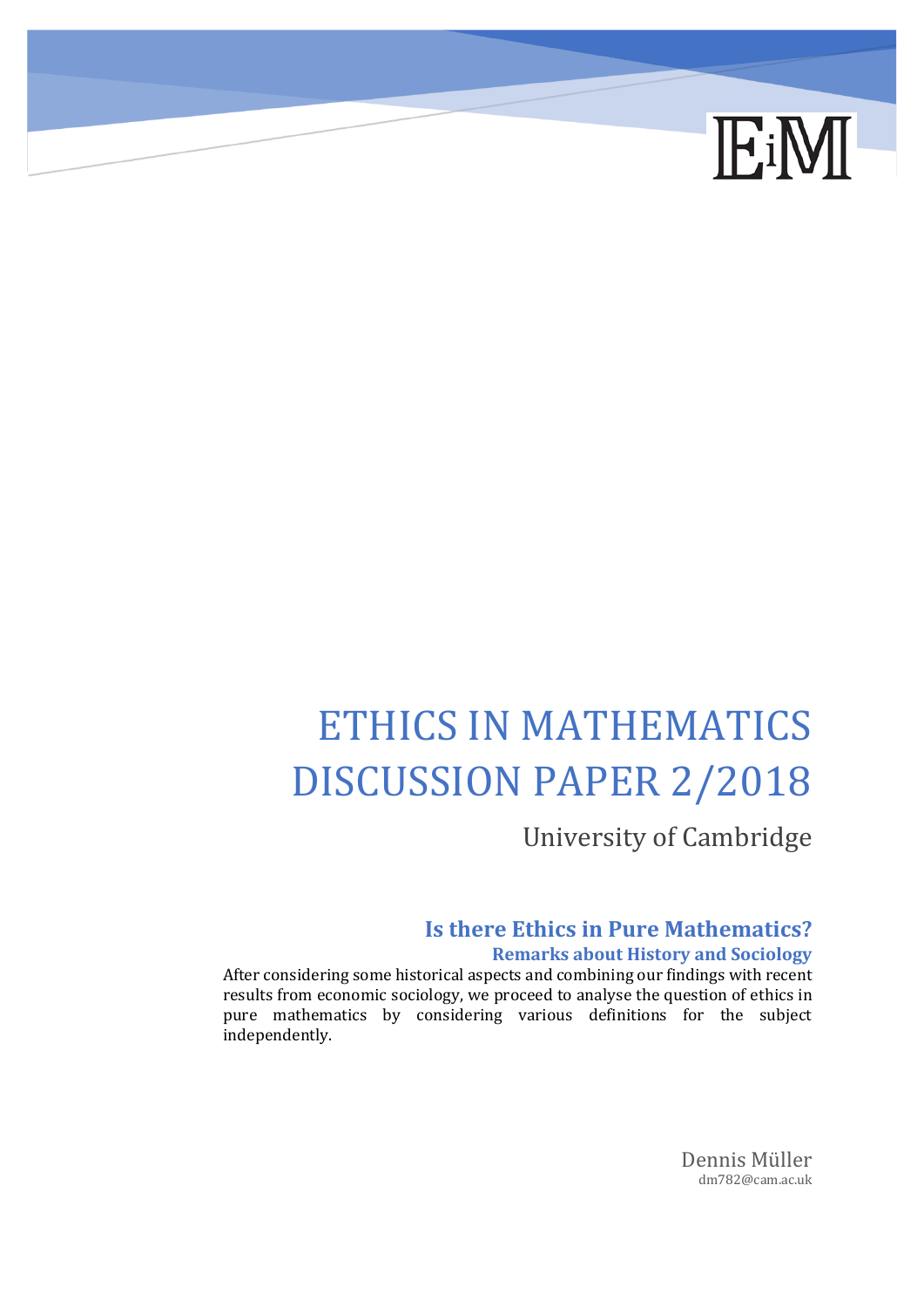#### **Is there Ethics in Pure Mathematics?**

by Dennis Müller

#### **EiM Discussion Paper 2/2018**

University of Cambridge Ethics in Mathematics Project

#### **© 2018 by the author(s)**

Dennis Müller is a computer scientist by training. He moved to Cambridge for further studies in mathematics and currently serves as the president of the Cambridge University Ethics in Mathematics Society (CUEiMS). Dennis is a student at St. Edmund's College. You can contact him at dm782@cam.ac.uk.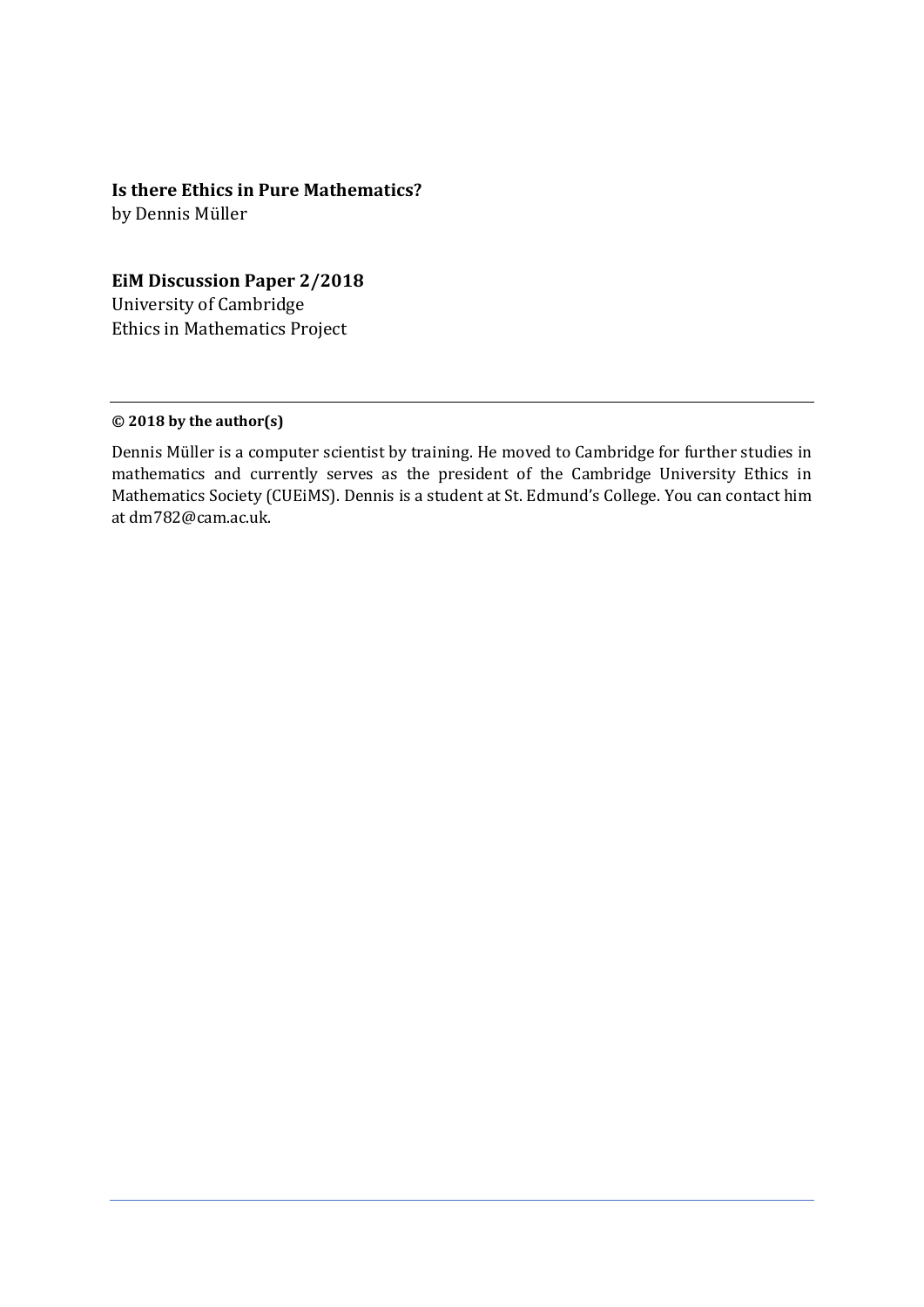## Abstract

After a look at some historical aspects of mathematics and a short detour to recent developments in economic sociology, we proceed to the question of ethics in pure mathematics. The German historian Wehler described constitutions as the bible of the democratic movements of modernity, a time when juridical declarations dominated international communication. This style of communication has changed since 1945 when international institutions increasingly began to communicate using numbers. The analysis of these societal shifts will naturally lead us to considerations on the quasi-theological standing of numbers, and to the role that various distinct definitions of pure mathematics play. Using Beckert's concept of imagined futures, we will outline how the relationship between pure mathematics and society could be studied.

By considering different definitions of pure mathematics, the question of ethics will be put into a broader context. We show that the issue of ethics in pure mathematics can be seen as a symbol of the tensions arising from secularisation, and through this, the need for (and the existence of) ethics within pure mathematics will be established.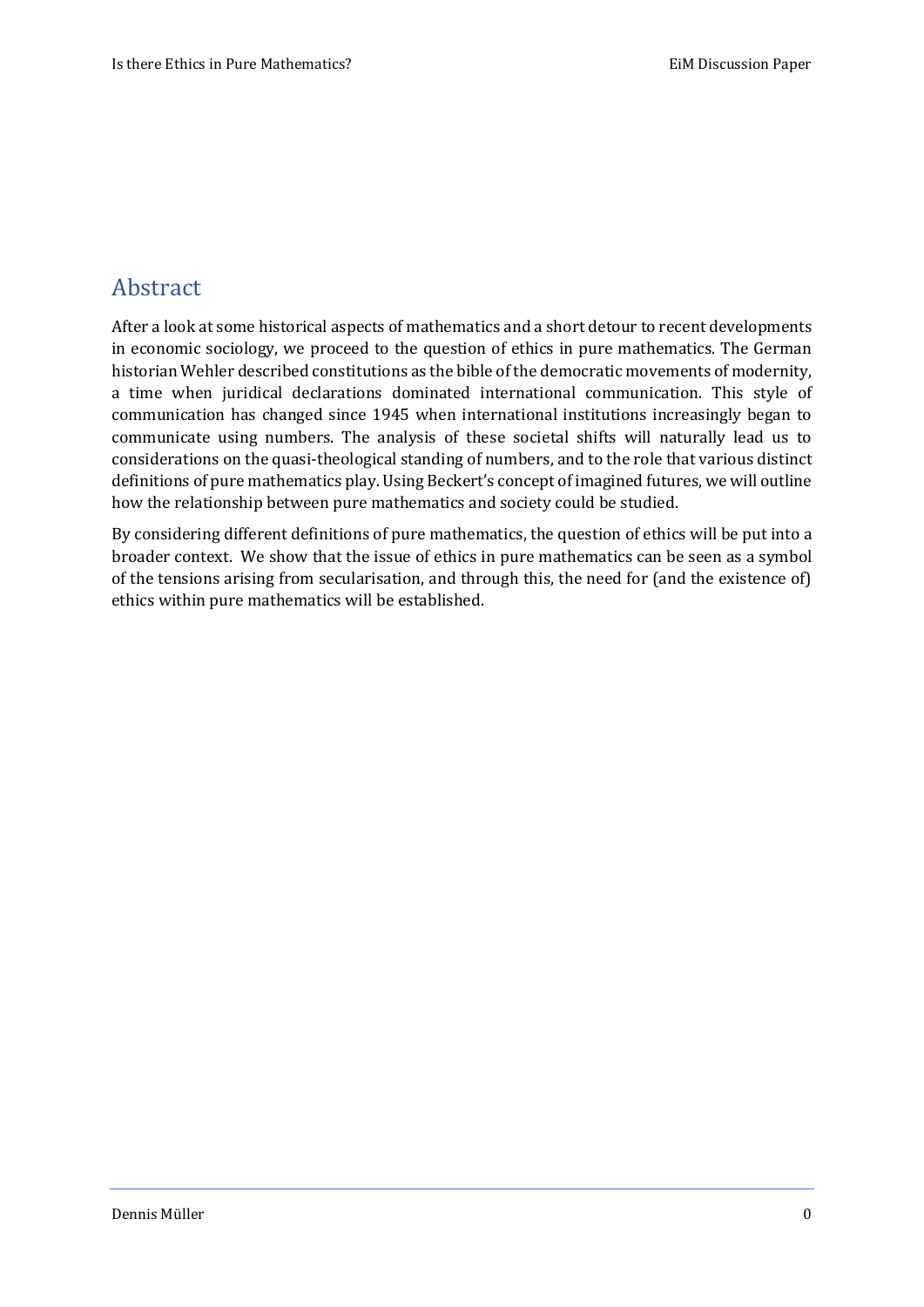# Contents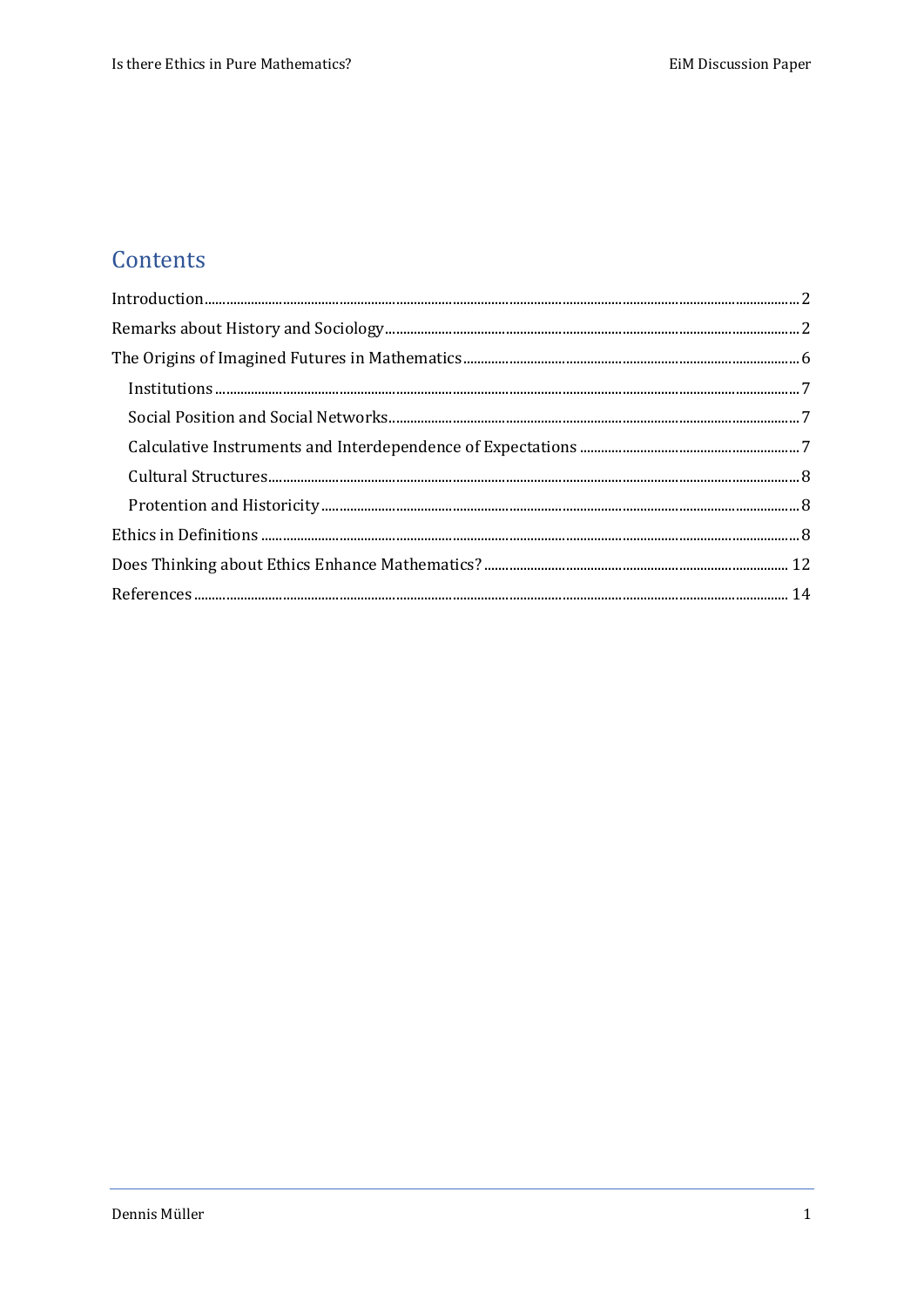# <span id="page-4-0"></span>Is there Ethics in Pure Mathematics?

## <span id="page-4-1"></span>Introduction

Vague notions such as financial stability, objectivity and fairness are inherently hard to pin down mathematically. Despite this, many applied mathematicians and computer scientists show ambition to set these and other societal problems on a sound mathematical foundation. This is a natural response: mathematics is usually considered a tool for doing good and, as humans, we are inclined to help society using the tools of our trade. But when solving a problem, we typically have a choice between the quadrilateral of laws, norms, markets, and technology, including mathematics, to address it.

Today, exact and quantitative knowledge is assumed to be the prerequisite for successful and goal-driven actions. We like to measure success and to be target-oriented and do not want to be left in the dark. Knowledge gives us the power to manipulate the physical and social environment surrounding us, and so, using mathematics to describe societal problems has become the new reality. However, even though mathematics is the universal language for quantification, we increasingly hit practical barriers that are more complex than not having access to sufficient data, such as external interests and societal biases in the underlying data sets. The practical limitations are ubiquitous, often making navigating the quadrilateral indispensable when looking for a wellrounded solution.

All of this relates to applied mathematics, but what can we say about the purer areas of mathematics? Should a pure mathematician think about ethics?

# Remarks about History and Sociology

In 1863 the first chair for pure mathematics was established at the University of Cambridge[34]. Today, more than 150 years later, philosophers study both applied mathematics [12,37] and the applicability of mathematics [2,46], but defining pure mathematics is still tricky, not only for professional philosophers but also mathematicians and students alike. When I asked students about their definition of pure mathematics, I received many answers, but there were four which I found particularly interesting:

- There is Hardy's definition. Pure mathematics is a pursuit for its beauty, detached from physical reality.
- There is the theologian who says that mathematics is studying the mind of God.
- The puzzler enjoys it because of the buzz of solving a perfectly-defined problem, like the artist enjoying the buzz of perfect beauty within the realm of mathematics.
- Moreover, there is the Hardy-esque response, "I do it because it is completely detached from reality."

All students provided different answers and thought their definition was the obvious choice. However, with no two definitions being the same, it is only obvious that it is not obvious. Before we continue, it could be useful to note that notable mathematicians of the past have considered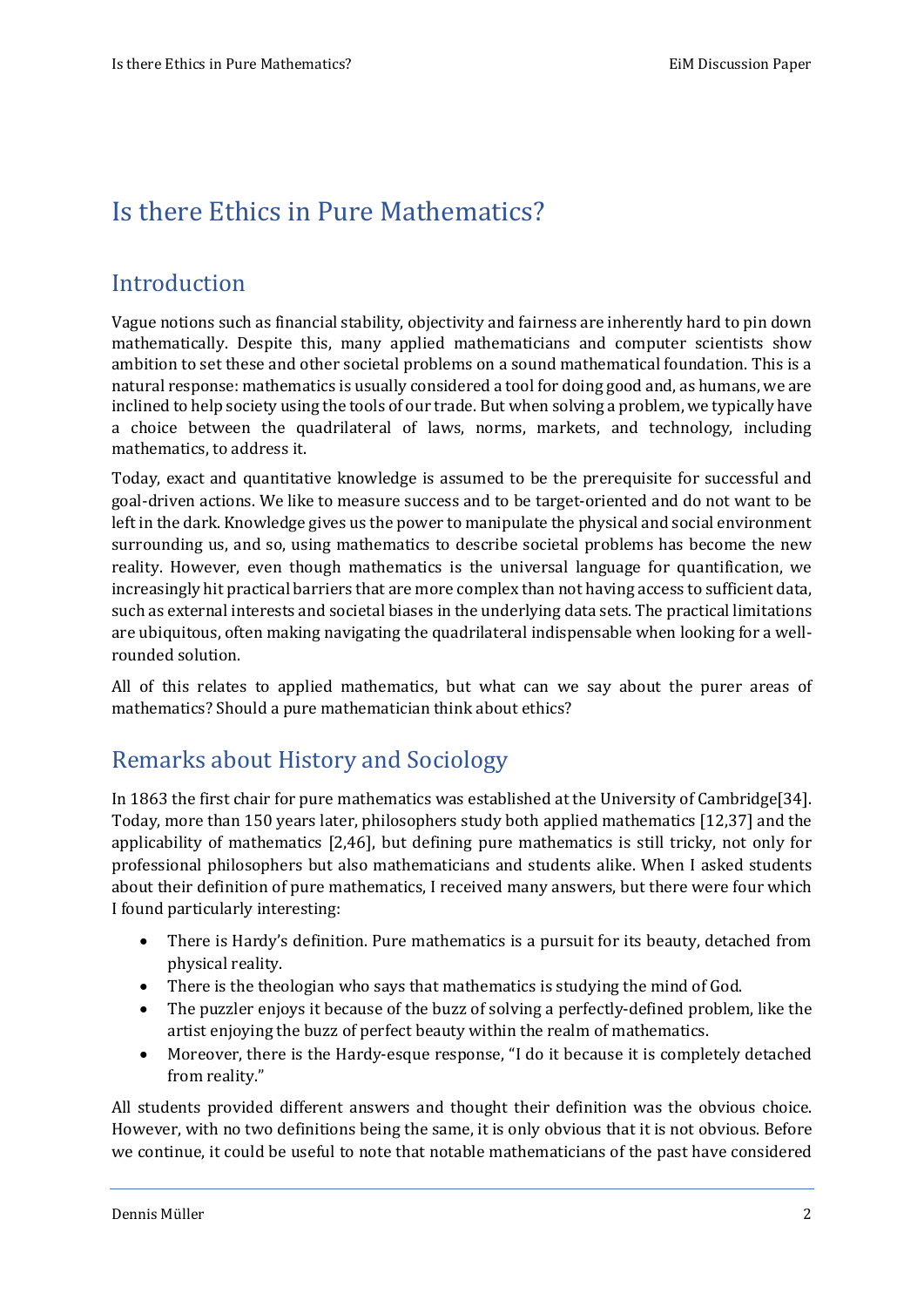variations of these positions. These definitions might appear odd at first, but they are not as rare as one might be led to believe.

When Galileo famously exclaimed that the book of the universe is written in mathematics[15], he was in good company. Later Descartes wrote in a letter to Marin Mersenne (15 April 1630) that "the mathematical truths which you call eternal have been laid down by God and depend on him entirely no less than the rest of his creatures" (quoted in Strickland [47], page 106). For a complete overview of historical figures, I refer to Bradley[8], but it should be clear that the idea of God somehow being the foundation of pure mathematics has a long historical tradition, and its impact can still be felt today. Sriraman[44] interviewed several researchers on the foundations of mathematics, depicting the deep metaphysical beliefs that (often in a (Neo-)Platonist form) are still with us today.

Others do not consider mathematics as the perfect image of nature, and instead see it as an approximation or entirely independent of the physical world altogether. From the early unpublished works of Gauss and Schweikart, over Bolyai's and Lobachevsky's treatises on hyperbolic geometry, to Riemann's famous and revolutionary 1854 lecture discussing manifolds, the Riemannian metric and curvature, our understanding of the physical world has changed rapidly. We have long understood that mathematics alone cannot decide if we live in a Euclidean or non-Euclidean world and that it is a task left to physics. Already Bolyai had a good understanding of the epistemological challenges that came with this new geometry when he wrote in a letter to his father that "[he] created a new and different world out of nothing". Unlike Kant had proclaimed earlier, human intuition ("Anschauung") was no longer the intuition for physical space.

This independence of physical realities is representative of a larger phenomenon. Thomason and Sorensen compared the developments in algebra following from Abel's and Galois' work on the insolvability of the quintic to the development of Romanticism, finding an "irony of romantic mathematics"[43]. Over time some mathematicians gave their profession a definition closer to the arts and logical puzzles. Putting it in the words of Andrew Wiles, is saying that "pure mathematicians just love to try unsolved problems—they love a challenge" [33], and earlier Hardy had already proclaimed that "the mathematician's pattern [...] must be beautiful [...] beauty is the first test, there is no permanent place in the world for ugly mathematics" (compare Hardy[19], page 14).

Mathematics and art have been in a long-lasting relationship. One only needs to look at Desargues' and Poncelet's work on projective geometry, Taylor's and Lambert's work on perspective drawing, and Brunelleschi's theory of perspective (for an overview see Hahn[17]). However, this newly found room for creativity was different because it was entirely independent of the physical world. It was more than studying God's mind, describing nature or merely abstract scholarly work. From now on mathematics could be art, and mathematicians to be seen as artists.

Having seen that the previous definitions of pure mathematics are not arbitrary but grounded in history, we can move to study our original question: What can we say about the relationship between ethics and pure mathematics? One way to tackle the problem of ethics would be from a purely professional context. Pure mathematicians are not only researchers, they are teachers, they are academics, they are colleagues, and hence they are bound to ethics like any other academic. Another way would be to attack the definitions themselves, which is, however, of little practical value. The results would always be subjective because we cannot tell which definition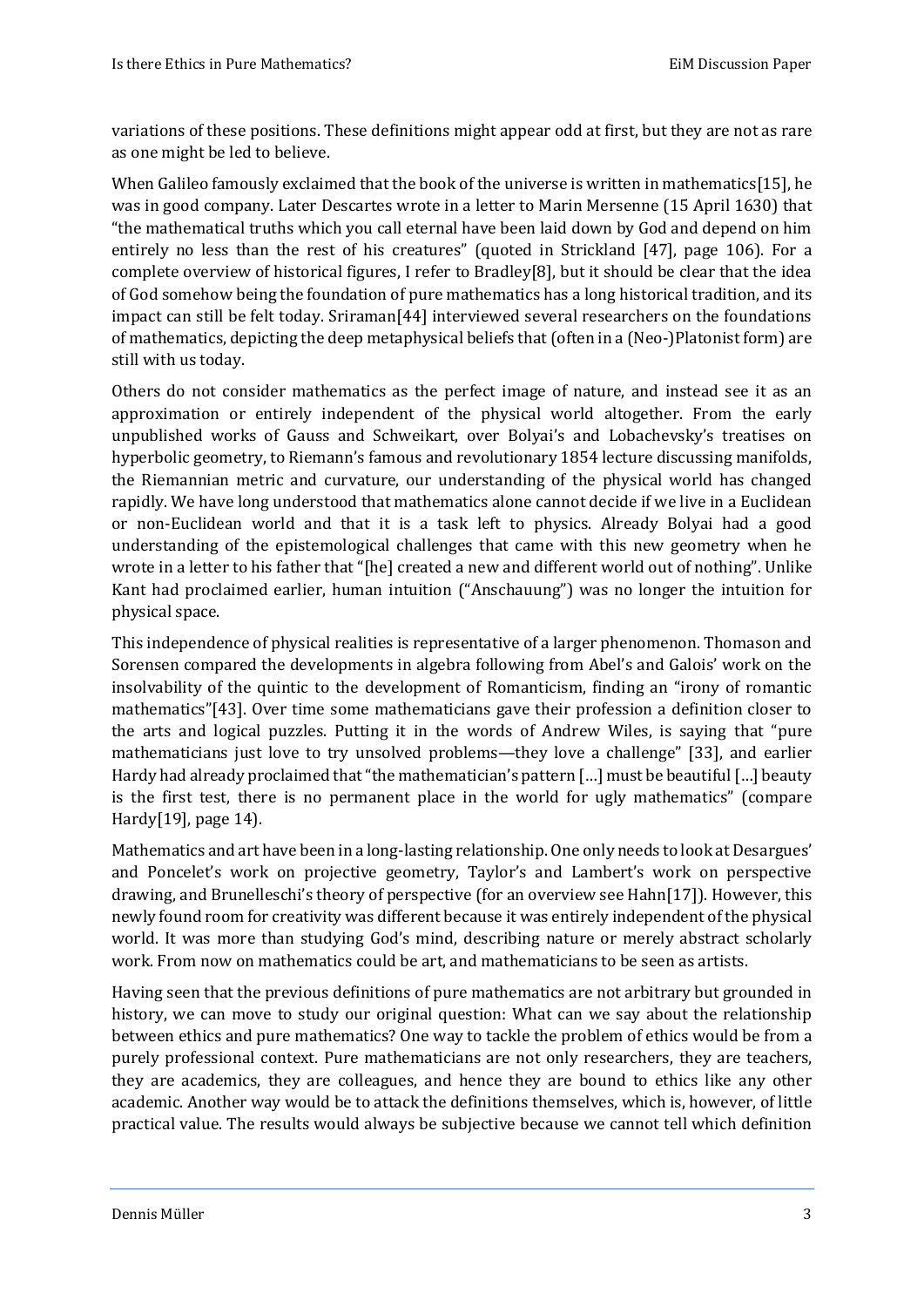the correct one is. Hence, it would be better if we could tackle the problem of ethics without attacking the definitions themselves.

The study of mathematics teaches us to accept criticism of our work. Indeed, any good mathematician accepts it when there is a flaw in his argument. But the study of ethics is different, in some sense it is more political, more personal, maybe more subjective, and at the very least it appears to be more difficult to us as a human being. A student once said to me, "to study pure mathematics, is not to study politics. A pure mathematician need not be concerned with politics." While applied mathematics is much more connected with politics, his words show something important: the first encounter with ethics should occur in a non-threatening context. Therefore, on a completely different level, it is not a bad idea to see what happens if we just accept the various definitions and use them as the origin of our study.

All definitions have in common that they give pure mathematics an independent right of existence, much as when Daston wrote that "we believe [...] pure mathematics is conceptually and for the most part historically prior to and independent of applied mathematics. Indeed, the very term applied mathematics tells all: in order to be applied, the mathematics must already exist, just as theory is 'applied' to practice" (compare Daston[13], page 221). If we accept Daston's premise or a sufficiently similar one, such as pure mathematics exists without applied mathematics but is inspired by it, then what can we say about ethics in pure mathematics? Does a pure mathematician need to be concerned about ethics?

Within the philosophy of mathematics, one can identify three main paradigms[42]. There is

- the ontological paradigm, which aims for vertical separation of our knowledge (compare Plato),
- the epistemological paradigm, which seeks to understand its relationship to our consciousness,
- and the anthropological paradigm, which views knowledge in its social and anthropological context.

It is useful to observe that two of the definitions of pure mathematics naturally fit into these paradigms. Pure mathematics as an exploration of God's mind fits into the ontological paradigm, while Hardy's definition fits better into the epistemological paradigm. It can be argued that the third definition fits into the anthropological paradigm if one considers the inspirations for an adventure in art. Each of the paradigms and definitions brings its challenge in the quest for ethics in pure mathematics — challenges that we will have to analyse if we want to find an answer. In doing so, we will have to take some further excursions. Hence, let us take another stroll through the history of mathematics. On our stroll, we will not only see why it is not sufficient when social scientists and philosophers study the mathematical community but why it is necessary for us mathematicians to take part in the discussion. We can learn something about our subject.

When Gray<sup>[16]</sup> asked if "the increasing abstraction of mathematics led to a sense of anxiety" for 19th-century mathematicians, he was more concerned with analysing the mathematical community as with the larger societal implications. In his view, mathematics was defined by a "growing appreciation of error," which led mathematicians to seek new foundations for their subject. Thus, he argues, the mathematical sciences of the 19th century should not only be seen as innovative but also in view of the anxiety this venture entailed. I believe that the foundational crisis of the long 19th century, together with the subsequent construction of an ivory tower of mathematical abstraction, allowed Hersh to conclude that "in pure mathematics, when restricted just to research and not considering the rest of our professional life, the ethical component is very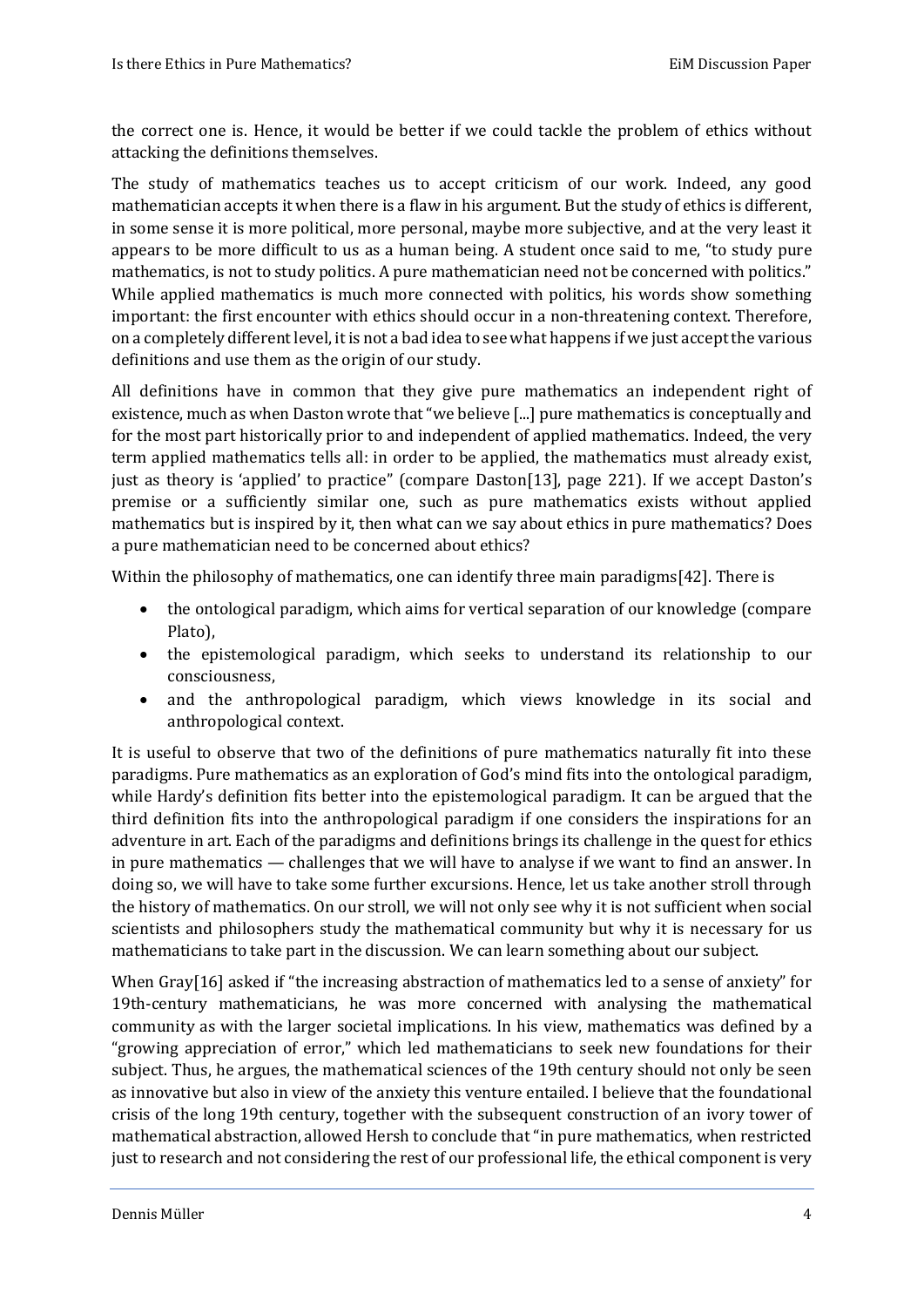small"([21], page 22). One could go even further. Shaposhnikov[40,41] showed that the study of pure mathematics could fulfil the functions of theology in a time of secularised science. He argues that "theology was present in modern mathematics not through its objects or methods, but mainly through popular philosophy, which absolutised mathematics. [...] Modern pure mathematics was treated as a sort of quasi-theology [and] a long-standing alliance between theology and mathematics made it habitual to view mathematics as a divine knowledge, so when theology was discarded, mathematics naturally took its place at the top of the system of knowledge" ([40], page 1).

It seems to me that throughout the centuries pure and applied mathematics seemingly separated on a psychological level and because of the two world wars the separation rapidly deepened for some mathematicians. A representative is Hardy and his 1940 Essay "A Mathematician's Apology." Hardy pointed out that mathematicians usually do not "glory in the uselessness of their work," but that "mathematicians may be justified in rejoicing that there is one science at any rate and that their own, whose very remoteness from ordinary human activities should keep it gentle and clean." For Hardy pure mathematics was disconnected from the physical world. Indeed, he said of himself to "have never done anything 'useful'. No discovery […] has made, or is likely to make, directly or indirectly, for good or ill, the least difference to the amenity of the world" (see Hardy[19], page 49).

In contrast to his definition are the many events taking place in the public sphere. After 1945 the world experienced a rise in international organisations communicating using numbers. While juridical declarations predominantly defined previous communication, numbers started to creep into the picture[11]. Hence, when some pure mathematicians turned to one side, the world turned to the other. For a while, society has not made a distinction between pure and applied mathematics, and it does not use mathematics as if this distinction exists. Much of society uses numbers in a similar quasi-theological fashion as some mathematicians use pure mathematics. There is, however, a substantial difference in how mathematicians and the public perceive it. Numbers in the public sphere always have a normative component[11]. They are used to rank, used to compare, used to show improvement and decline. The 2016 Paris agreement states that we aim to keep the global rise in temperature below 2 degrees Celsius[49], the European Union debated a ceiling on the number of refugees[53], and poverty is of course classified by how much you earn[51]. On an international level, you are poor if you make less than \$1.90 a day. Such numbers are normative, and they define international communication as the new global language. A language that everyone understands, seemingly free of traditions and value judgments. All these numbers contain an evaluative component. The higher your country's GDP, the better. Numbers and measures used in real-world scenarios are not only numbers, they are an expression of our understanding of the world, of future goals and our past.

All of this is entirely different from why mathematicians use numbers. For many pure mathematicians, their research does not entail a normative component even though it changes every time their research is used in the real world. This suggests an increasing gap between how mathematicians think about their field and how society does, or at least how social scientists do, a gap which is deepening over time due to the communicative power of numbers. Using numbers is easy. They go into "a natural symbiosis with both narrative and pictorial communication" from which they deduce their "reality defining power", but at the same time numbers anonymise said power, and there seems to be no overarching instance bearing the responsibility[11]. All responsibility is lost in the pipeline of communication, lost somewhere between the scientist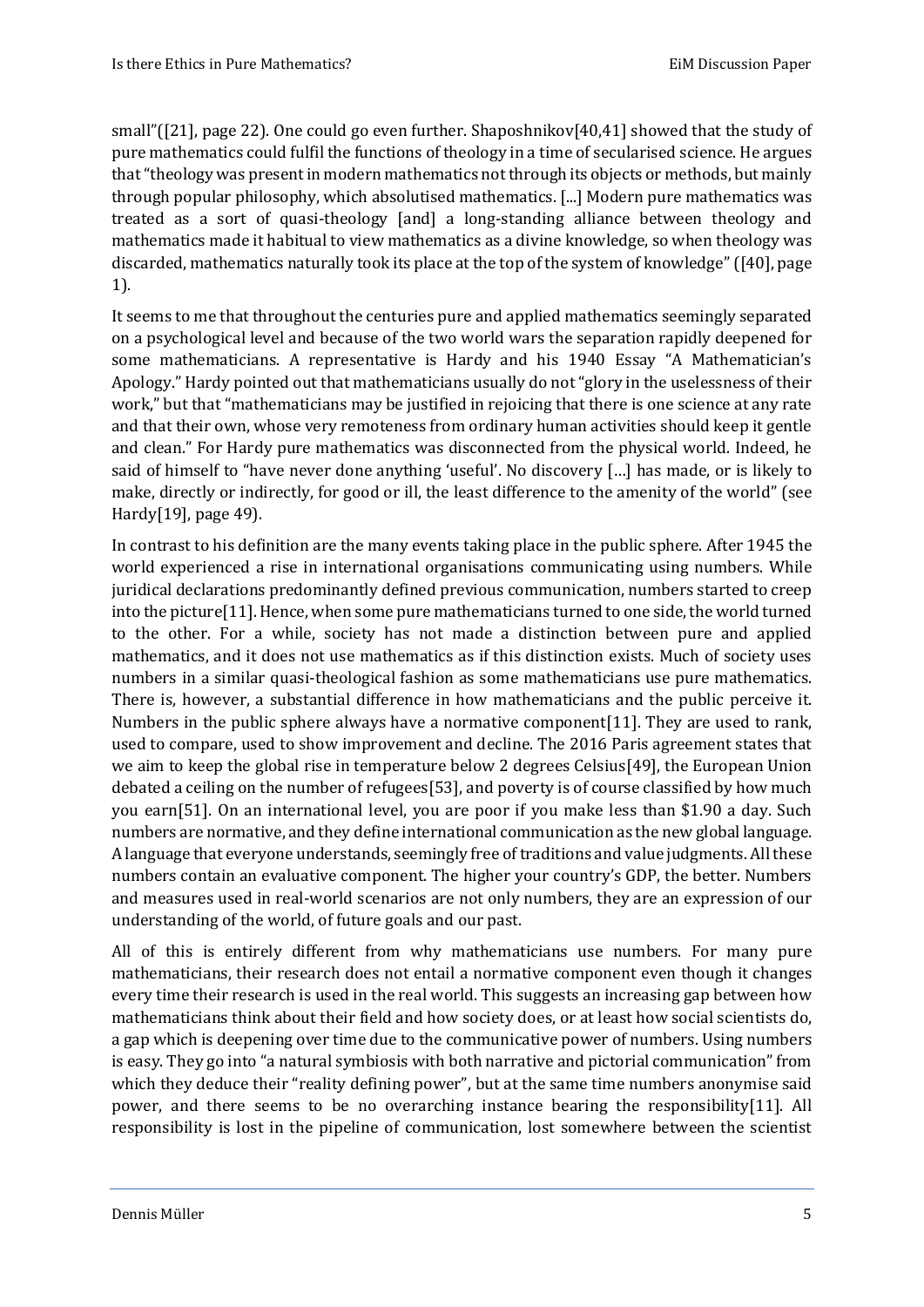creating the number and the newspaper article. Consequently, by referring to numbers, we, as a society, not only give up some responsibility but also control.

By now the reader might have noticed that we talk about numbers in the public sphere and not statistics, and there is an excellent reason for it. While for mathematicians it is clear that most such numbers are statistics or other results from mathematical models, this is not so clear for the mathematical layman. A confusion that is fundamentally connected with technological progress. The Archbishop of Canterbury, Justin Welby, said, "there are politicians driven by short-term pressure from the change in information technology, which gives you information without relationship and gives you no time to respond"[54]. Our modern communication is intermingled with technological advances, and, hence, it is intermingled with mathematical research. Modern technology makes it easy to put out information without context and often numbers are part of this contextless information. While we cannot make without numbers, we still must consider where it leaves us as (pure) mathematicians. After all, for the public we are the ones studying the numbers, we are the ones providing the basis for future technologies. The many methodological difficulties involved when quantifying real-world phenomena (for an overview see Mayntz[29]) are not easily understood, and one could argue that even when mathematicians understand the limitations of impartiality of their mathematics, it does not imply that the public understands it. Often it looks as if applied mathematics is treated the same as pure mathematics. If this is the case, we should ask how this could have happened. A question that is intimately connected to another question: Why do we act when we cannot know the future?

For a long time, social scientists have known that past experiences influence the present, but a recent phenomenon in the social sciences is to put more focus on the future. We all know that nobody invests money if he does not expect to make money out of his investment, but how does the underlying decision process look like? Beckert[3] argues that imagined futures and fictional expectations are critical to decision making in a capitalist environment. Our imagination of the future creates a willingness and readiness to act, and therefore fictional expectations, i.e. what we imagine the future to look like, create the present. All imagining happens in a socially constructed environment, and part of the social construct is the use of mathematics. Mathematical models are examples of instruments that help us to imagine the future. There is substantial political and economic power embodied in our fictional expectations, and consequently in the methods and instruments used to create them. Among these instruments, mathematics is deemed the most credible and influential. We as mathematicians push such stories even when we do not notice it. After all, mathematics is the queen of the sciences, isn't it? It is different from the other natural sciences; we can prove theorems.

Beckert does not argue that economic actors are irrational, but instead, an actor behaves rationally based on an imagined future. Furthermore, he explains that, even though our imagined futures are fictional, they are in some sense real: their impact can be felt through our actions every day. The origins of imagined futures are diverse: institutions, social status, social networks, calculative instruments, cultural structures, the interdependence of expectations, and protention are among them[4].

# <span id="page-8-0"></span>The Origins of Imagined Futures of Mathematics

In what follows, we provide a short overview of how the origins of imagined futures of mathematics could be analysed.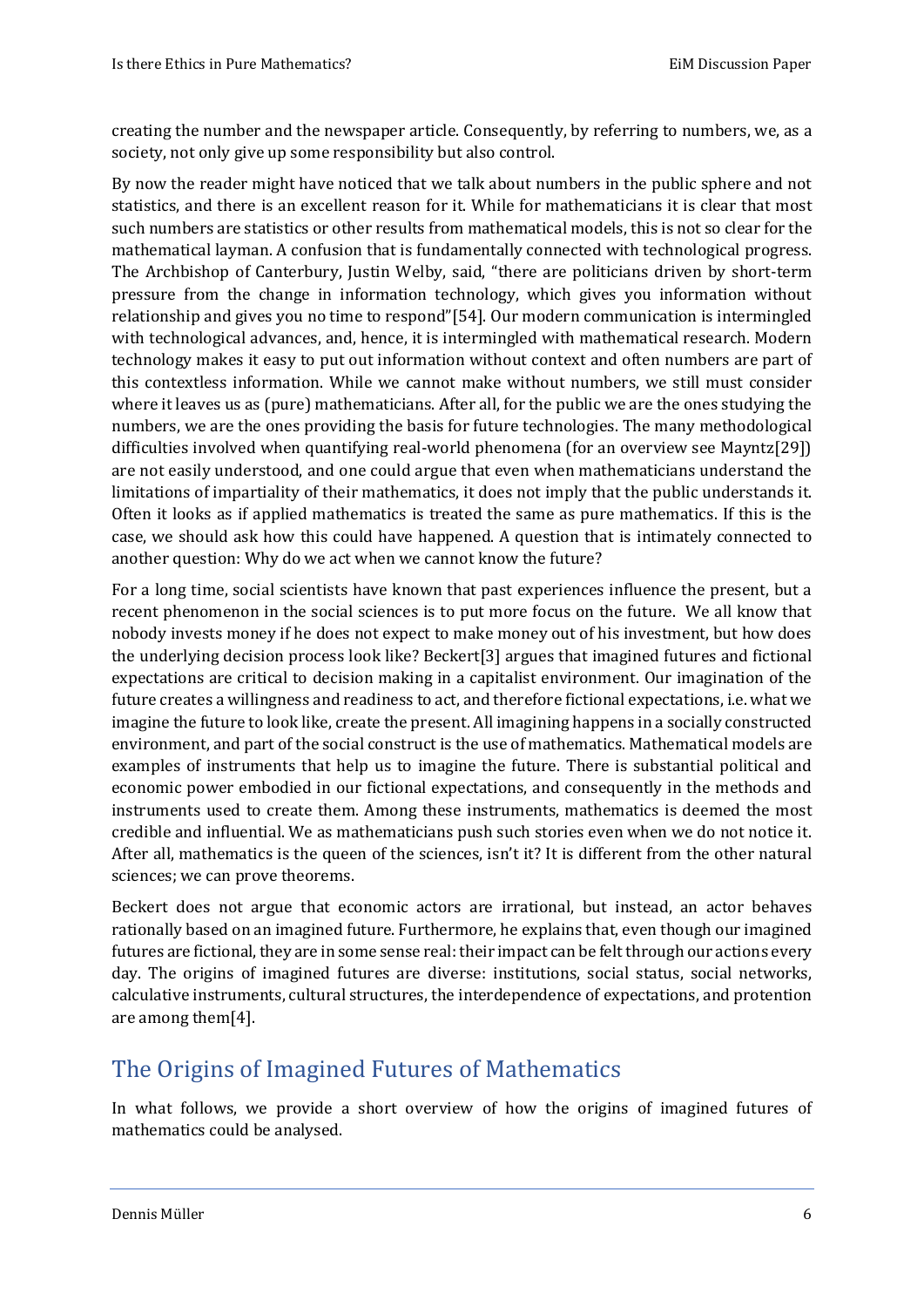#### <span id="page-9-0"></span>**Institutions**

We often have an overly romantic image in our mind when thinking about the great mathematicians of the past. It may be Galileo looking through his telescope, or Abel who died far too young at the age of 26 and went largely unrecognised during his lifetime. Hermite famously said, "Abel has left mathematicians enough to keep them busy for five hundred years" (quoted in Bell[5], page 10). The reality, however, was often different. Galileo worked at the University of Pisa since 1588 and later at the University of Padua, where he had to tutor students and teach classes in return for his stipend. Like many scientists, Galileo sought funding and patronage from wealthy families, in his case the Medici, and he was a member of the Accademia dei Lincei which published his works and provided a regular space for discussion for a small group of scientists including Johann Faber, Luca Valerio and Giambattista della Porta[52].

It is undeniable that institutions have played an essential part in the development of science and mathematics. However, with institutions comes politics, not only departmental politics but often national and international politics. One prime example is the development of scientific institutions in France. In the time of the Old Regime, science and European colonial and imperial expansion were deeply connected[30], and even today the variety of research and funding institutions, and the professional societies, are not shielded from politics. Indeed, they play an integral part. The roles they play, and often give themselves, differ throughout history. One striking example is Heffters lecture at the German Mathematical Association during the Great War.

"It almost requires an excuse [...] having to do purely scientific work in the face of the incomparable war and even venturing their results from the closed study room into the public eye. And yet, especially in this war, science, especially the technical and natural sciences, and thus indirectly also mathematics, has been able to celebrate unprecedented triumphs. But no science would be able to solve tasks that are suddenly posed from the outside if it had not at any time, kept in mind the development that seemed good for internal reasons, and proceeded unperturbed." (compare Heffter[20], page 1, my translation)

Even when mathematicians wish to be unconcerned and unperturbed of politics, they are not, as Heffters introductory words make clear. Institutions and politics play an important role in the development of science, and they shape the imagined futures of mathematics. Heffter himself touches on an imagined future when he says that mathematics should proceed unperturbed.

#### <span id="page-9-1"></span>Social Position and Social Networks

Already Bourdieu argued that our social position forms a "habitus" through which we guide our expectations[7]. The effect of social networks on decisions and expectations has been analysed in the context of financial markets[45], but it has yet to be examined with respect to the mathematical community. The mathematical community around the world is, in some respect, quite diverse, and while viewed from another angle surprisingly homogeneous. It would not be surprising if such a study entailed some surprises.

#### <span id="page-9-2"></span>Calculative Instruments and Interdependence of Expectations

"[All] calculative instruments unite that they create expectations regarding future developments, including expectations for the actions of third parties. They allow [us] to tell a believable story to someone trusting the instrument" (see [4], page 6, my translation). Mathematics lies at the heart of calculative instruments. It may be the probability theory in economic forecasts or nowadays machine learning. We only need to look at the Social Credit System proposed by the Chinese government[39], which makes heavy use of machine learning and big data techniques[32].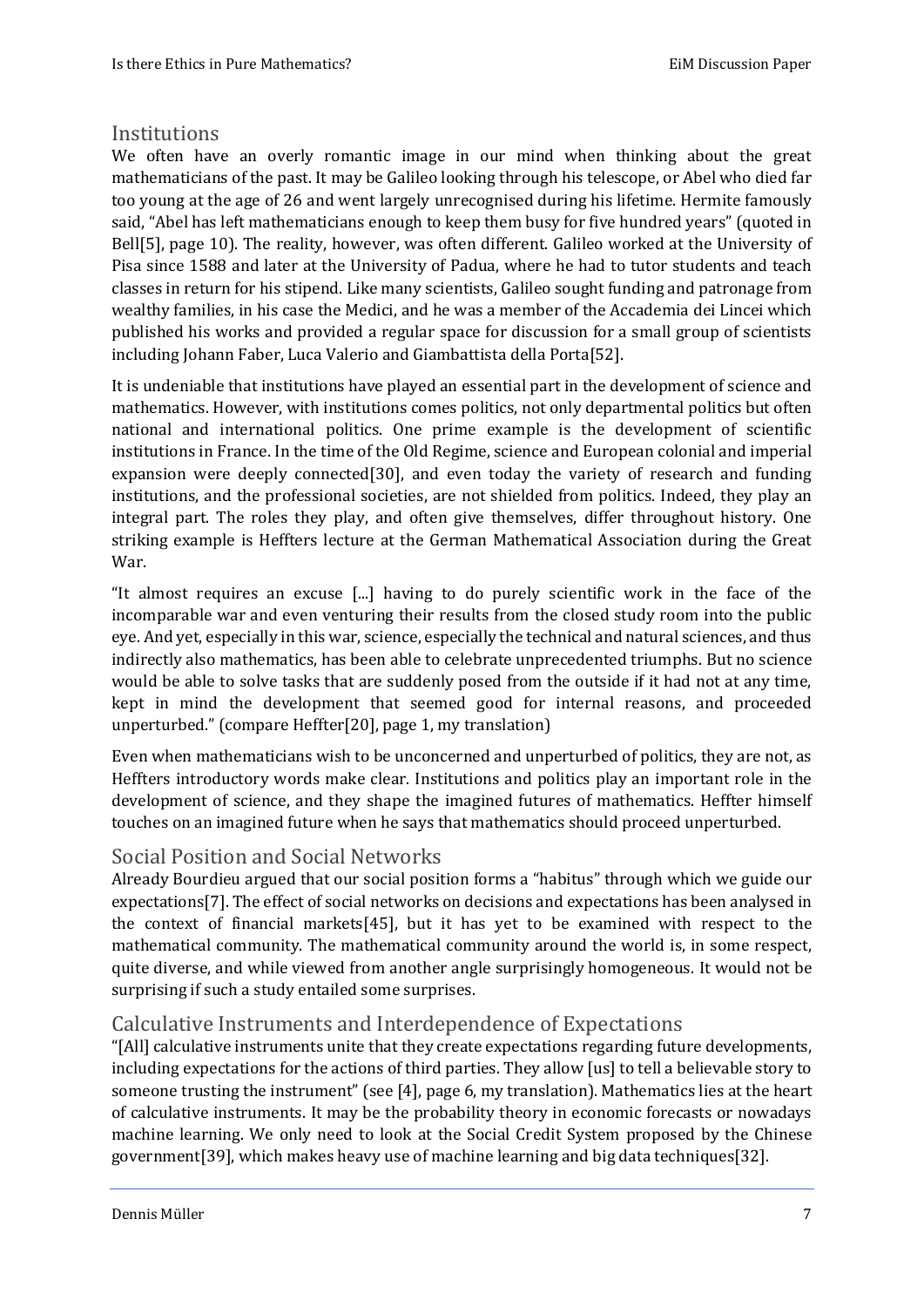While mathematics often helps to shape imagined futures of the public, governments, institutions or an individual, it is also their expectations of mathematics which influence our, i.e. the mathematicians', imagined futures and expectations. As Beckert puts it, "Expectations are generated from the observation of others' expectations and are therefore genuinely socially constituted (see Beckert[4], page 8). This phenomenon is called the interdependence of expectations, and it shows us that, when applying mathematics to a societal problem, it is not always crucial whether our mathematical model is correct but how others perceive it.

#### <span id="page-10-0"></span>Cultural Structures

McCloskey analysed the importance of Bourgeois values and the corresponding arising expectations in capitalism[31], and others have studied the concept of virtue in the age of enlightenment[26]. One approach would be to investigate similar cultural structures within the mathematical community. Has a mathematician's concept of virtue changed over the last 300, or maybe 2000 years? In what other values originates a mathematician's imagined future? We have already briefly touched the romantic image of mathematics, and the definitions that lie at the basis of our ethical analysis suggest this to be a fruitful approach.

#### <span id="page-10-1"></span>Protention and Historicity

Edmund Husserl argued that human perception is made of three temporal aspects, retention, present and protention[24]. Retention describes a temporally extended past: humans use past events to understand the present and future. Protention, on the other hand, describes the fact that our anticipation of the future is dependent on patterns of the past.

We have already seen that the way we understand and do mathematics is not disconnected from the past. Mathematics is a field of long historical and cultural tradition. Are compass and ruler constructions still used to answer Parmenides scepticist agenda? Probably not, but the quasitheological underpinnings of mathematics suggest broader historicity in our subject's imagined futures. There are studies on the interplay between mathematics and sociological ideas (see Tasic[48] for an example of the interplay with postmodernism). However, the historicity within mathematics has yet to be analysed with respect to its interplay with other societal developments in the context of ethics.

# <span id="page-10-2"></span>Ethics in Definitions

Having now seen how mathematics can shape society through expectations and imagination, we can turn back to our original question: Should a pure mathematician think about ethics? Is there (room for) ethics in pure mathematics? Obviously, if one accepts these premises, then there is ethics in pure mathematics. But what if one does not recognise these premises?

When we use Hardy's definition of pure mathematics, and ignore the effect of imagined futures, we can certainly tell stories like (pure) mathematics is at worst neutral but never bad. However, such a definition must allow for a fluid content of pure mathematics. We, as pure mathematicians, often cannot tell when or if our research will have practical implications. Hardy could not tell it either. Indeed he was wrong about some of his research[38]. Parts of what we consider pure mathematics may only be temporarily independent of the physical world. And so, a mathematician using this definition might face ethics at one point in his life when his pure mathematics suddenly becomes applied mathematics.

Therefore, we could fall back to an alternative definition. One such alternative is given by Brown[9] when he argues the difference between pure and applied mathematics is a question of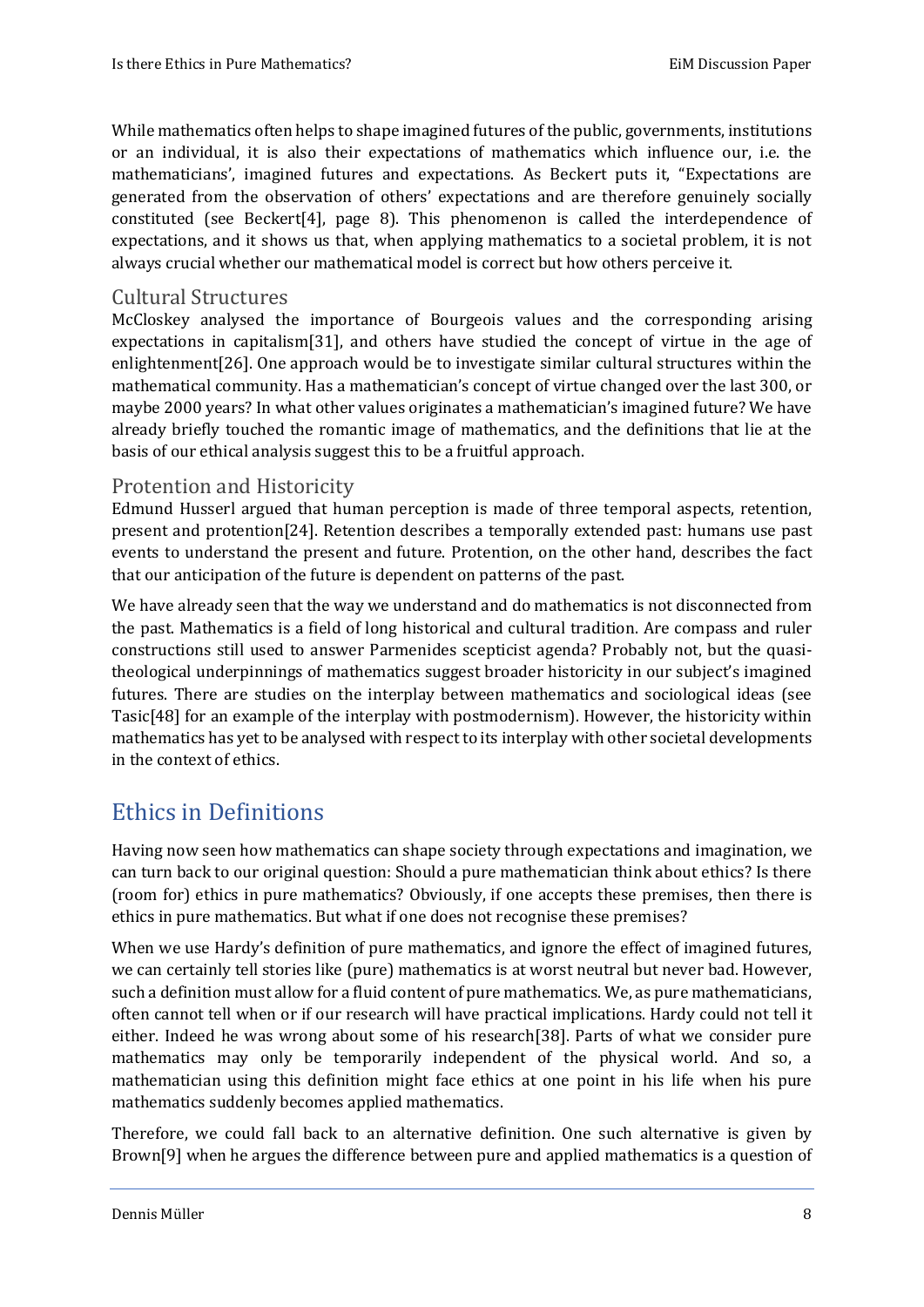focus. A mathematician should ask only one question: What is the focus of the problem he is studying? If he is interested in gaining mathematical insight, then it is pure. If, on the other hand, the goal is to gain a better understanding of a worldly, not necessarily physical, phenomenon, then it is applied.

Defining pure mathematics in this way implicitly accepts a possible real-world significance, and thus makes room for ethical considerations. However, Hardy's and Brown's definitions are not the only alternatives. As we have seen, there are other ways to define or think about pure mathematics, and some are intimately connected to theology. But before considering what happens if we define pure mathematics as the study of God's mind, we must look at the relationship between science and theology in general. We must clean up our language and better understand our assumptions.

Alexander[1] compares four major models for describing the relationship between science and theology. Before we continue, let us make a short comparison and study what happens when we substitute pure mathematics for science. It is a seemingly impossible task because all results will depend on our definition of pure mathematics, but let us continue in the hope to gain some insight.

The conflict model describes science and theology as being in natural conflict. We first observe that mathematics and religion are not in inherent conflict. Looking at ancient and medieval history shows that for a long-time mathematics and theology were indeed deeply connected, and even nowadays mathematics is, for some people, the exploration of God's mind. So, the conflict model seems not suitable for pure mathematics.

The NOMA model ("Non-Overlapping Magisteria") states that science and theology study different domains and have therefore no connection. Whether this is an appropriate model to describe the relationship between pure mathematics and religion, depends entirely on our definition of pure mathematics. If we define pure mathematics as wholly disconnected from the real world, then this might be true because in this case, we are not studying God's creation. On the other hand, if we, for example, use Brown's definition, then pure mathematics seems to explore ideas from a different angle, and so they are not entirely disconnected.

Fusion models "tend to blur the distinction between scientific and religious types of knowledge altogether or attempt to utilise science in order to construct religious systems of thought, or vice versa" (see Alexander[1], page 3). This type of thinking is not as well supported in modern mathematics as it was in ancient and medieval times. Nowadays, pure mathematics seeks foundations within itself and aims not to influence religion. Even when it is used as a quasitheological substitute, it is no longer as heavily influenced by theological ideas. More often it appears as a simple search for beauty and truth.

Finally, the complementary model argues that science and religion study the same phenomena from different angles. Both subjects can consequently give rise to different explanations and answers, which can be complementary to another. As it is in the case of science, this seems to be the most supported for mathematics, but of course, it does not capture every detail. It is indeed possible to believe in religion, and work as a mathematician, e.g. consider Sriraman's conclusion after interviewing several mathematicians:

"Like Leibniz, these mathematicians argued that there was no dichotomy between faith and reason. Two of these mathematicians mentioned that it was possible to be Christian and a mathematician if one did not interpret the Bible literally. One of the mathematicians stated that duality ceased to exist when he created mathematics and reported experiencing oneness with the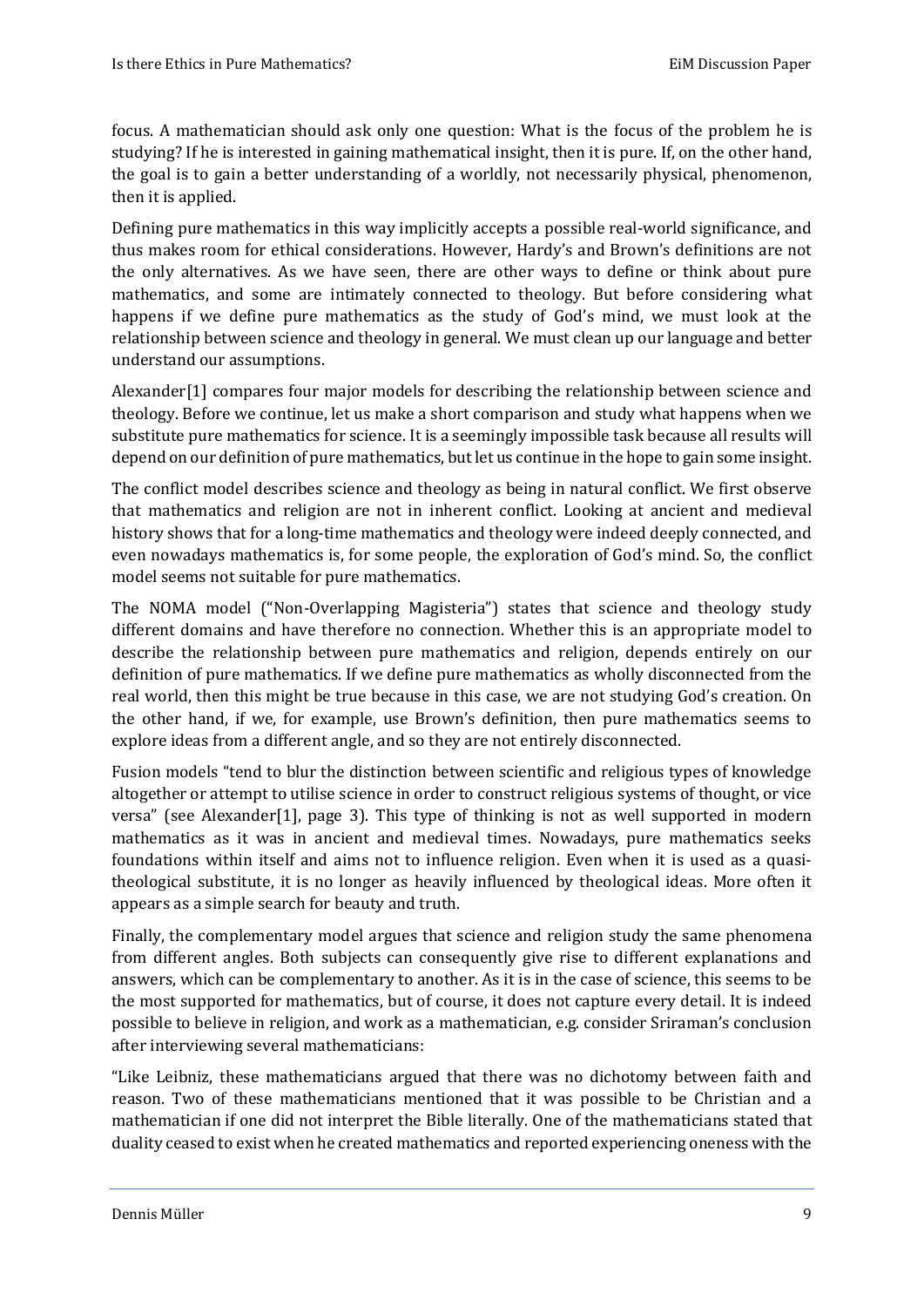object of creation. This mathematician mentioned that a genius like Ramanujan must have experienced a oneness with the universe of positive integers, which perhaps led to the deep insights that he had about numbers. The discussion of compatibility between science and religion naturally led the mathematicians to compare their work to that of an artist" (see Sriraman[44], page 144).

For the remainder of this essay, we will accept the complementary model and assume that a mathematician, who is exploring God's mind through mathematics, is not doing it to justify a set of religious beliefs. Which is not to say that it is the only way of proceeding with this analysis, but we must take a stance at this point. The lines between pure and applied mathematics are not fixed, and history has shown that neither is the relationship between religion and mathematics[25]. Just like one model works well when we accept certain premises, one derivation for ethics works well if we accept other assumptions. It is a task for future research to analyse what happens under a different set of assumptions.

If pure mathematics is defined as the study of God's mind, then one possible route could be to exclaim that aesthetics and ethics are one. Where you find one, you will find the other. This, however, requires a Wittgenstein-like definition, something that might not be of practical use in the daily life of a pure mathematician. What else can we say without pondering too much about our definition of God's mind and our definition of ethics?

Regarding the first two definitions, we have seen that it is possible to argue along the lines of social influence, an argument which can be unsatisfactory from an aesthetical point of view. On the other hand, using purely philosophical arguments presented itself with difficulties because of the vague nature and absolute status of pure mathematics. Maybe the necessity to consider ethics in pure mathematics lies in the quest for knowledge itself, no matter whether it is the study of God's mind?

We now define the study of pure mathematics as an artistic quest for knowledge. What can we say in light of this definition?

Arguably, famous artists have an ethical obligation to society, but mathematicians rarely reach the same level of fame. Furthermore, an artist's ethical position is easier to understand than a mathematician's. If a mathematician wishes to express an ethical position through his research, it is more difficult for him to reach the same exposure. Adapting Beckert's work suggests that his exposure will depend heavily on his and others imagined futures, dependent on the envisaged use of his mathematics, something which can be easily hidden. The artist mathematician might not think in terms of use, and even when he tries to imagine future uses, he can never be sure. The way to understand ethics in the artist's or theologian's definition of pure mathematics is not through sociological ideas, nor historical analysis. We must revert to literature if we want to understand its relation to ethics and morality.

"Imaginative construction, verbal or visual, works to make present an aesthetic object that allows itself to be contemplated from a perspective or perspectives other than those of the artist's own subjectivity. Art makes possible a variety of seeings or readings; it presents something that invites a time of reception or perception, with the consciousness that there is always another possible seeing/reading. [...] Therefore [it is] never reducible to an instrumental account [...] Instead, there is an indefinite time opened up for reception and interpretation: the object is located outside the closures of specific conflicts and settlements of interest" (see Williams[50], page 13).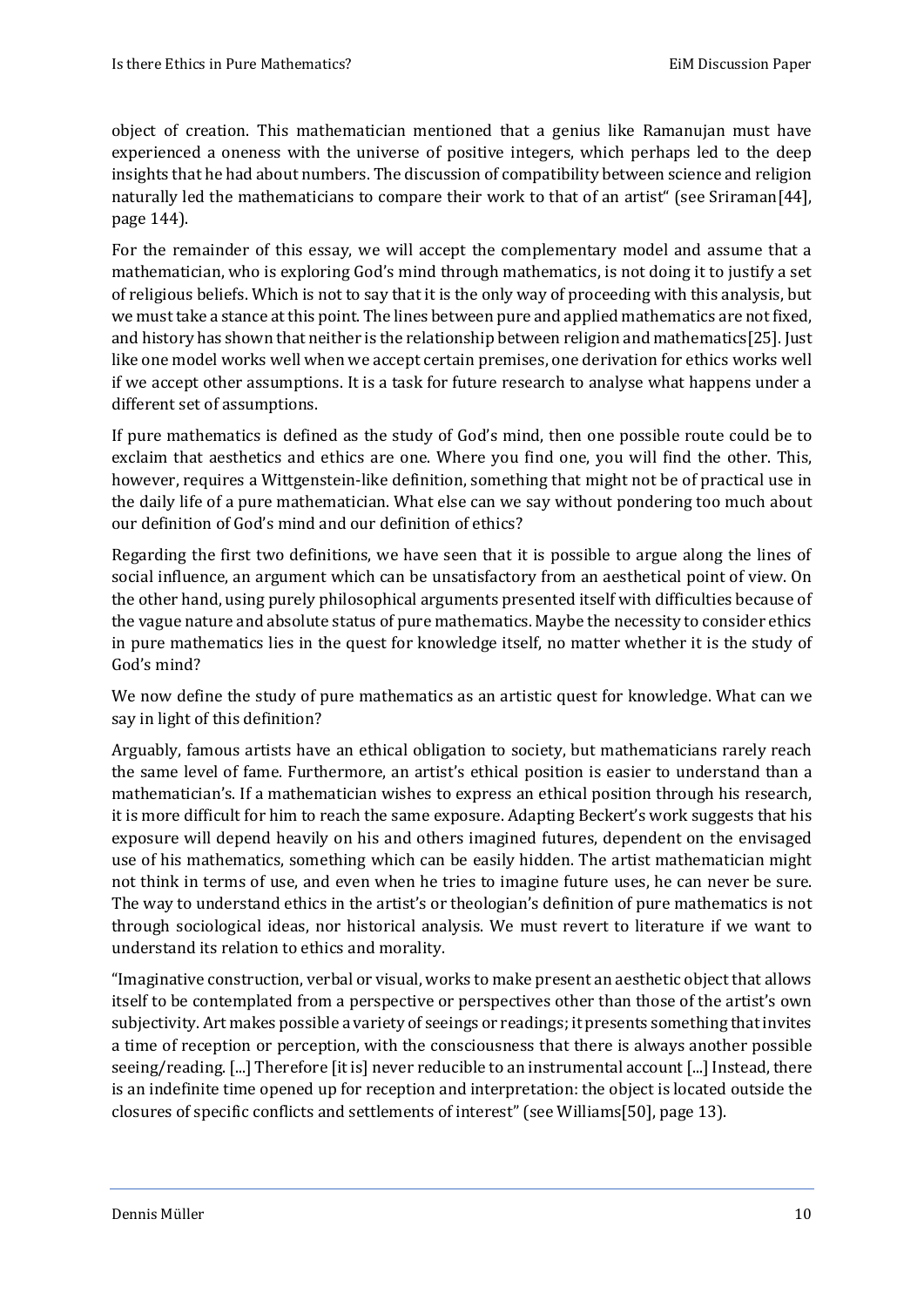One of the essentials of art is that it can be seen from different perspectives. It invites the struggle between the secular (a world in which everything can be explained from a human perspective) and the non-secular (a world in which some things cannot be explained from a human perspective)[50]. It invites the unexplainable and the imaginative, and hence the artist's definition of pure mathematics is remarkably like the theologian's definition. Here, too, lies an invitation to the unexplainable and imaginative.

For the Romanticist artist, there is no art criticism outside of art, and "poetry can only be criticised by way of poetry. A critical judgment of an artistic production has no civil rights in the realm of art if it isn't itself a work of art" as Schlegel wrote in his Critical fragment 117. Art criticism and reflection happen within art, and it is never an explicit criticism. "For the value of a work depends solely on whether it makes its immanent critique possible or not […] and […] if a work can be criticised, then it is a work of art; otherwise it is not - and although a mean between these two cases is unthinkable, no criterion of the difference among true works of art may be contrived either" (see Benjamin[6], page 160). Isn't this astonishingly similar to mathematics? Often, we think that our mathematics can and should only be criticised within the realm of mathematics itself. We critique (and judge) proofs by its originality, often only comprehensible within the language of mathematics, and if we find our critique beautiful, we often deem the proof itself as beautiful if not valuable. To put it in Schlegel's words, "True criticism can [...] take no notice of works that contribute nothing to the development of art" (Schlegel, Jugendschriften, II: 423, quoted in Benjamin[6], page 160).

The Romanticist spirit is that of becoming, the value of ideas and art is not time-transcending. Instead, it is fixed in time and place. Artistic works are nothing but historical fragments, symbols, and, in some peculiar way, historical sources  $-$  a situation that is very similar to that of mathematics. Once a part of mathematics is matured, we treat it as an authentic fragment and use it in the creation of new mathematics. A theorem is a historical source helping us to create something new. It is inherently historical, that is why we give names to important theorems. We put it in time and place, honour its creator, and try to establish timelessness, while ultimately failing because the later beauty of the theorem will always be different from the moment of its creation and discovery.

Here, one finds ethics at the very heart. By accepting pure mathematics as a form of art (or as the study of God's mind), we allow an inherent instability but banish secular dogmatism. Gauss might have decided not to publish his differential geometry because he feared the outcry in a Euclidean, Kantian, world, but nowadays, mathematics has a welcoming attitude towards the non-secular, the rationally unexplainable beauty of ideas. It is, hence, sweepingly different from the developments in the secularising western world, a world in which much is valued in functionalist terms, and which loses the vocabulary for the unexplainable, the unthinkable (compare Williams[50]). For many mathematicians the world has never been disenchanted.

Pure mathematics is often assumed to be distanced from society, but a closer analysis shows that it influences the public's imagination, understanding of all mathematics and, hence, all numbers in the public sphere. A discipline, which is both distanced from society but close enough to affect it, is inherently ethical.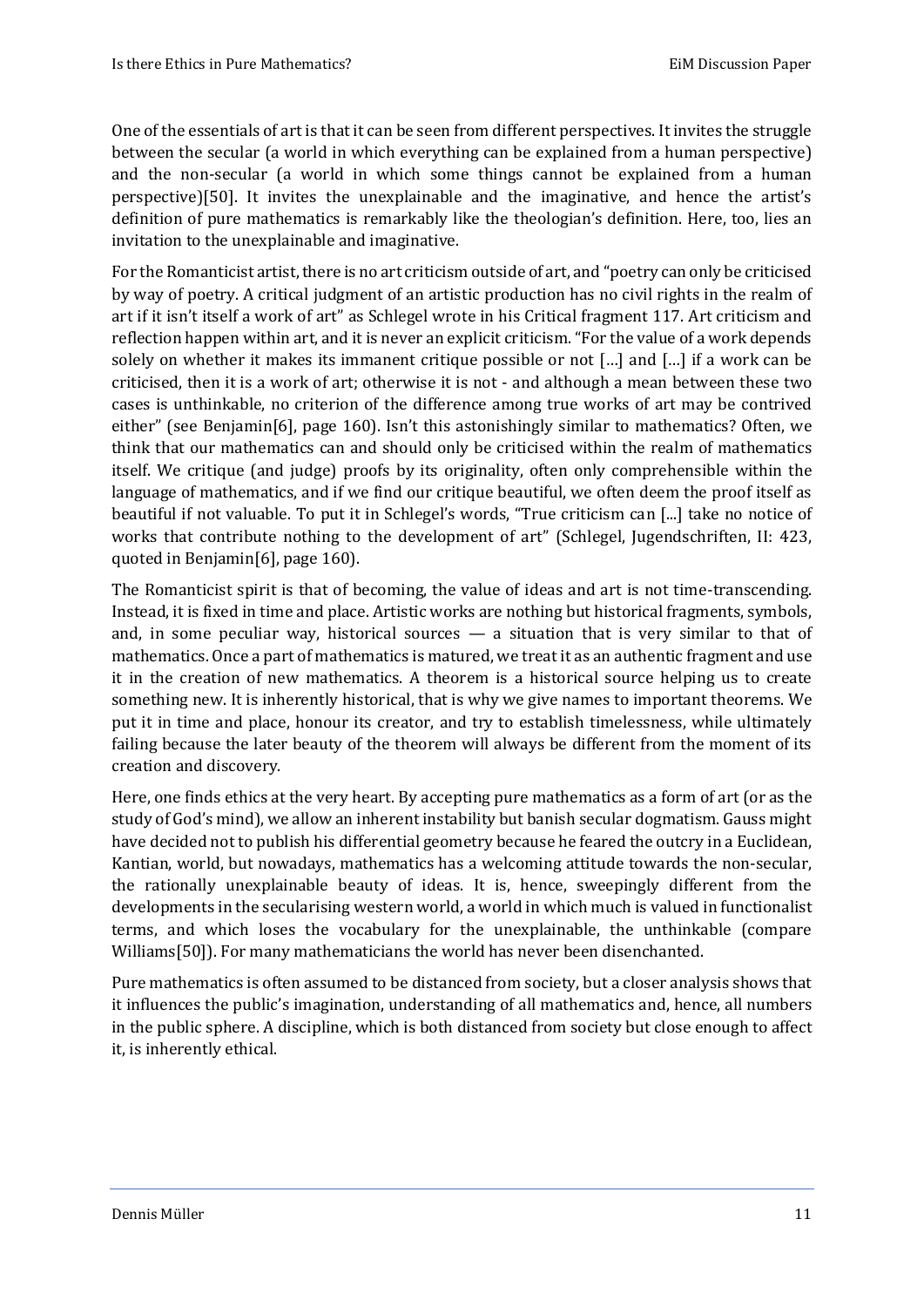# <span id="page-14-0"></span>Does Thinking about Ethics Enhance Mathematics?

One could ask if thinking about ethics enhances our understanding of mathematics. Does it help us in our venture to find better proofs? Does it help us to create or discover more beautiful mathematics?

Thinking about ethics led us to examine the history of our subject and to appreciate the humanity in it. For some, this might create an additional component of beauty. In the end, it could help us to demystify mathematics for the public. Ethics in pure mathematics is a problem without a straightforward objective answer. It is deeply connected to the plurality of reasons why we study pure mathematics and how we see its relationship with other disciplines. It is a suitable ground for reflection among us mathematicians, a place to think about mathematics on the meta-level.

The Roman Catholic Theologian Bernard Lonergan suggested studying other disciplines in the light of mathematics.

"One has also to examine mathematics, and discover what is happening when one is learning it and, again, what was happening as it was being developed. From reflecting on mathematics one has to go on to reflect on natural science, discern its procedures [...] From the precision of mathematical understanding and thought and from the ongoing, cumulative advance of natural science, one has to turn to the procedures of common sense, grasp how it differs from mathematics and natural science, discern its proper procedures, the range of its relevance, the permanent risk it runs of merging with nonsense" (see Lonergan[27], page 260).

Our study has been in light of his idea. From mathematics, we went on a stroll through philosophy, sociology, and theology, only to finally come back to mathematics itself.

We can argue that in an age of increased mathematical specialization, when most papers are read and understood only by a fraction of all mathematicians, the aesthetic argument (pure mathematics as an art form, worth because of its beauty) and the future-value argument (pure mathematics is worth because of its later practical implications), are hard to defend. All of this provides challenges to pure mathematics, and hence in the future, our definition of pure mathematics might be different. The question "Is there ethics in pure mathematics?" could be answered differently by a future generation. While in this discussion paper we could not provide the reader with an algorithm for ethics, we succeeded in showing that it is fruitful to think and reflect on ethics. We proved that there is a room for considerations relating to ethics and pure mathematics.

There is plenty opportunity for future research, especially regarding the connection with applied mathematics and the origins of imagined futures and their relationship to mathematics. As we have already pointed out, interesting case studies include the institutionalisation of mathematics and its relationship to ethical questions. We already know that scientific institutions are deeply connected with politics and that research is influenced by it (for an overview and historical example, see Martin[28] and Hahn[18] respectively).

An alternative direction would be to explore the idea of virtue. Has a mathematician's understanding of virtue changed? The concept of virtue is closely linked to ethics. Virtue has been studied in the context of politics and enlightenment[26], but it has yet to be studied in the context of mathematics. The question, "Is there ethics in pure mathematics?", suggests itself as a suitable theme for this research.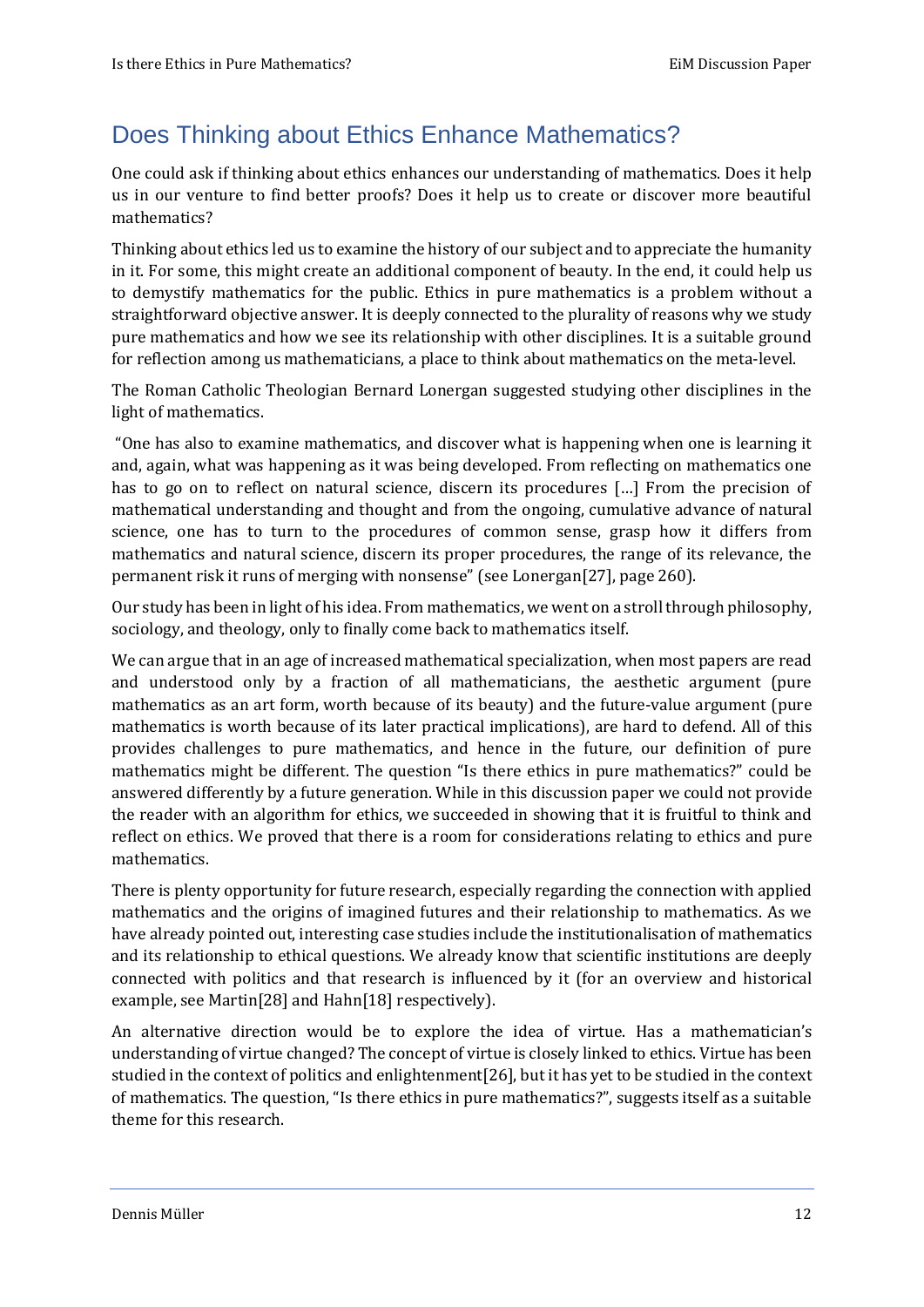Irrefutably, society and religion have influenced the development of mathematics, and the development of mathematics has affected society and our thinking. It should be reason enough to make a mathematician worry about ethics. Even when our research programme might not have an immediate impact on society, the way we think about it will have a long-term impact. After all, the way we think about pure mathematics affects how society and our students perceive it, which even happens when research in pure mathematics is seemingly disconnected from everything. How we, as researchers, define and perceive pure mathematics could have unforeseen consequences in the long-run.

Before we finish, let us look at a little proof. Vern Poythress[35] first proposed its structure, and then Howell adapted it to the question of ethics in mathematics[23]. Consider the statement "C: ethical considerations should have no bearing on the practice of mathematics." If we accept C as an axiom, it follows that mathematical practice ought not to be influenced by ethical claims, and so it must not be influenced by C itself. Thus, ethical considerations should influence the practice of mathematics. Do you agree?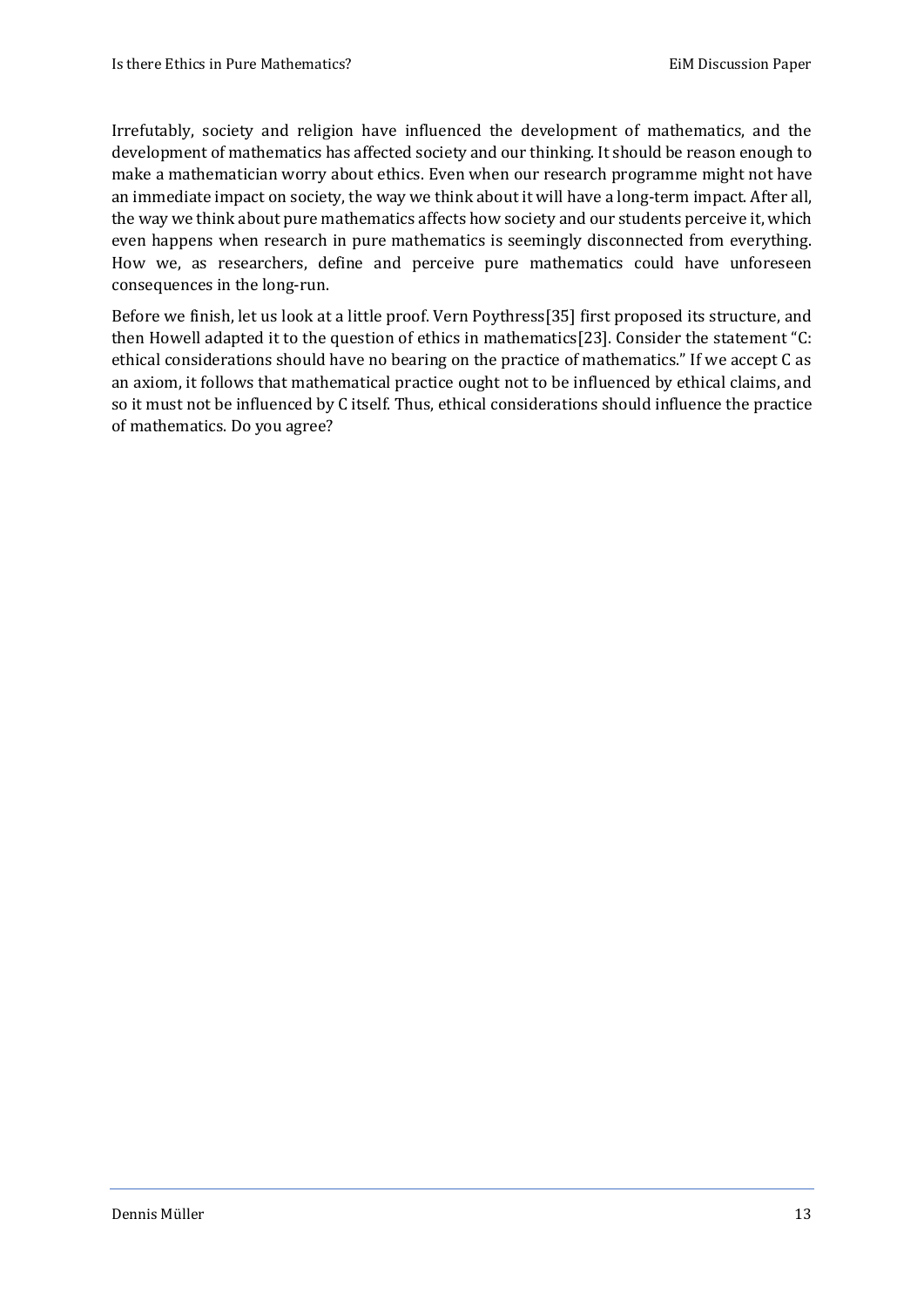### <span id="page-16-0"></span>References

- 1. D.R. Alexander, Models for Relating Science and Religion Defining Science and Religion, Faraday Pap. 3 (2007).
- 2. S. Bangu, The applicability of mathematics in science: indispensability and ontology, Palgrave Macmillan, Basingstoke, 2012.
- 3. J. Beckert, Imagined Futures. Fictional Expectations and Capitalist Dynamics, London: Harvard University Press, Cambridge, Massachusetts, 2016.
- 4. J. Beckert, Woher kommen Erwartungen? Die soziale Strukturierung imaginierter Zukünfte, MPifG Discuss. Pap. 17 (2017).
- 5. E.T. Bell, The Queen of the Sciences, Bell, 1938.
- 6. W. Benjamin, The Concept of Criticism in German Romanticism, in: 1913-1926 Selected Writings, Harvard University Press, Boston, 1996: pp. 116–200.
- 7. P. Bourdieu, Pascalian Meditations, Stanford University Press, Stanford, 2000.
- 8. J. Bradley, Theology and Mathematics—Key Themes and Central Historical Figures, Theol. Sci. 9 (2011) 5–26.
- 9. J. Brown, Jim Brown: Pure and Applied: The Mathematics-Ethics Relation (Lecture at the Rotman Institute of Philosophy), (2017).
- 10. G.J. Chaitin, A Century of Controversy Over the Foundations of Mathematics II, March 2000 Carnegie Mellon Univ. Sch. Comput. Sci. Disting. Lect. 9 (2000).
- 11. D.S. Chassé, B. Heintz, Geschichte und Soziologie globaler Zahlen (Conference Report), in: H-Soz-Kult, 2016.
- 12. M. Colyvan, An introduction to the philosophy of mathematics, Cambridge Introd. to Philos. (2012) ix, 188 pages.
- 13. L. Daston, Fitting Numbers to the World: The Case of Probability Theory, in: W. Aspray, P. Kitch-er (Eds.), Hist. Philos. Mod. Math., University of Minnesota Press, Minneapolis, 1988: pp. 221–238.
- 14. M.A. Finocchiaro, The Essential Galileo, Hackett, Indianapolis, 2008.
- 15. G. Galilei, Galileo Galilei, Il Saggiatore, 2nd ed., Universale economica. I classici, Rome, 2008.
- 16. J.J. Gray, Anxiety and Abstraction in Nineteenth-Century Mathematics, Sci. Context. 17 (2017) 23–47.
- 17. A.M. Hahn, Lynn Gamwell, Mathematics and Art: A Cultural History. Princeton, NJ: Princeton University Press, 2016.
- 18. R. Hahn, The anatomy of a scientific institution: The Paris Academy of Sciences: 1666- 1803, University of California Press, Berkeley, 1971.
- 19. G.H. Hardy, A mathematician's apology, First Elec, University of Alberta Mathematical Sciences Society, Alberta, 2005.
- 20. L. Heffter, Analyse und Synthese in der Geometrie, in: Jahresbericht Der Dtsch. Math., 1916: pp. 1–20.
- 21. R. Hersh, Humanistic Mathematics Network Journal Mathematics and Ethics Mathematics and Ethics, Humanist. Math. Netw. J. Iss. 5 (1990).
- 22. D. Hilbert, Grundlagen der Geometrie, Vieweg+Teubner Verlag, Wiesbaden, 1968.
- 23. W. Howell, Russell, The Matter of Mathematics, Perspect. Sci. Christ. Faith. (2014).
- 24. E. Husserl, R. Bernet, Texte zur Phänomenologie des inneren Zeitbewusstseins (1893- 1917), F. Meiner Verlag, 1985.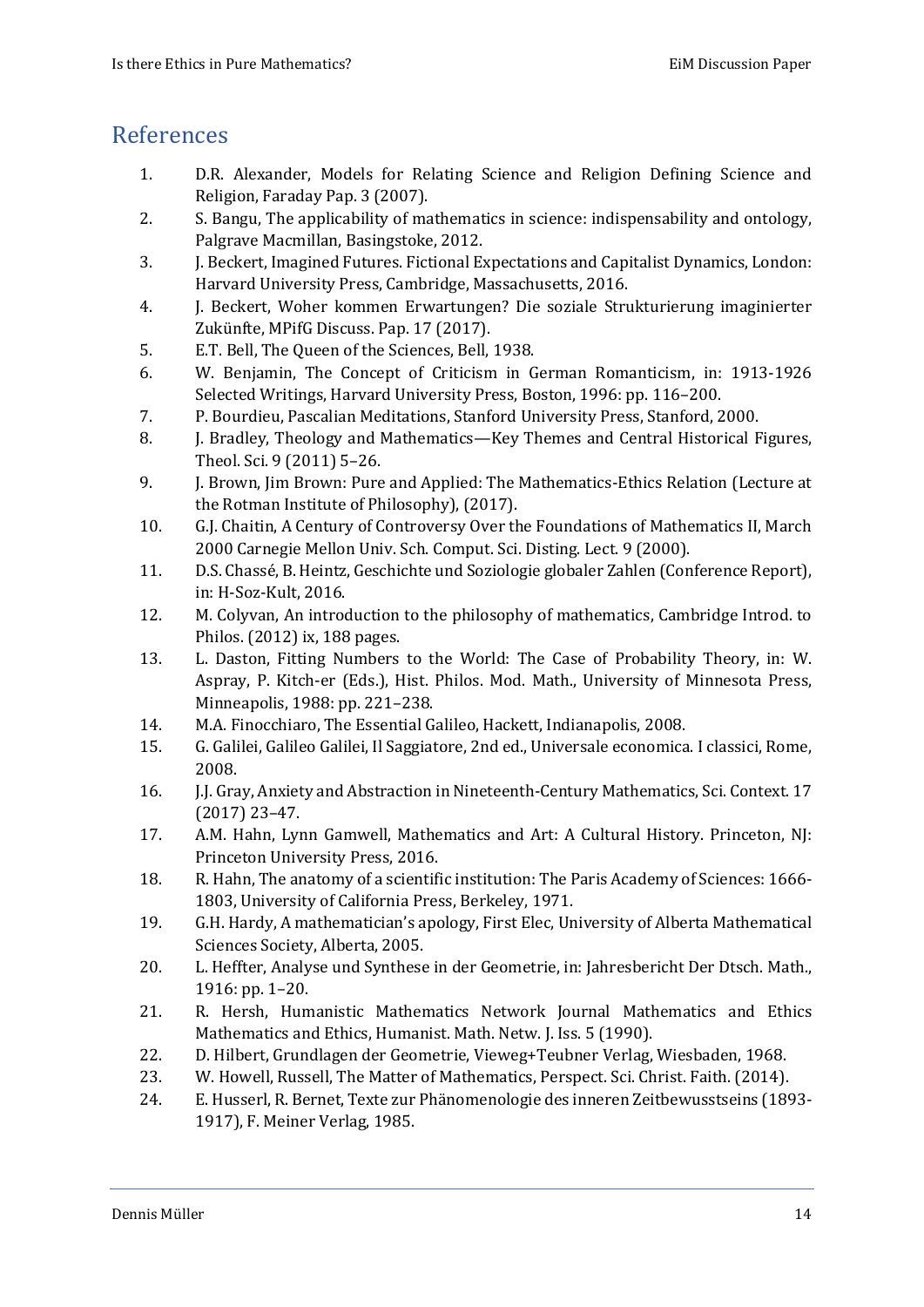- 25. L. Kvasz, The Invisible Link Between Mathematics and Theology, Perspect. Sci. Christ. Faith. 56 (2004), 111–116.
- 26. M. Linton, The politics of virtue in Enlightenment France, Palgrave, Basingstoke, 2001.
- 27. B. Lonergan, Method in Theology, University of Toronto Press, Toronto, 1990.
- 28. B. Martin, Chapter 7 The politics of research, in: Information Liberation, Freedom Press, London, 1998.
- 29. R. Mayntz, Zählen Messen Entscheiden Wissen im politischen Prozess, MPifG Discuss. Pap. 16. (2017).
- 30. J.E. McClellan, F. Regourd, The Colonial Machine: French Science and Colonization in the Ancien Regime, Osiris. 15 (2000) 31–50.
- 31. D.N. Mccloskey, Bourgeois Dignity: Why Economics Can't Explain the Modern World, University of Chicago Press, Chicago, 2010.
- 32. C.H.B. News, Beijing, China "social credit": Beijing sets up a huge system, BBC News. (2015) online.
- 33. NOVA, NOVA | Andrew Wiles on Solving Fermat, https://www.pbs.org/wgbh/nova/article/andrew-wiles-fermat (2000).
- 34. H.T.H. Piaggio, Three Sadleirian Professors: A. R. Forsyth, E. W. Hobson and G. H. Hardy, Math. Gaz. 15 (1931) 461.
- 35. V.S. Poythress, A Biblical View of Mathematics, Ross House Books, Vallecito, 1976.
- 36. H. Reichardt, Gauß und die nicht-euklidische Geometrie, in: Gauß Und Die Anfänge Der Nicht-Euklidischen Geom., 1st ed., Springer Vienna, Vienna, 1985: pp. 9–120.
- 37. J. Robert Brown, Philosophy of Mathematics: A Contemporary Introduction to the World of Proofs and Pictures, Second Edition, (2008).
- 38. P.R.C. Ruffino, A Criticism on "A Mathematician's Apology," arXiv:1112.4499 (2011)

39. SAT, State Administration of Taxation, http://www.chinatax.gov.cn/2013/n2925/n2957/c778860/content.html (2012).

- 40. V. Shaposhnikov, Theological Underpinnings of The Modern Philosophy of Mathematics. Part II: The Quest for Autonomous Foundations, Stud. Logic, Gramm. Rhetor. 44 (2016) 147–168.
- 41. V. Shaposhnikov, Theological Underpinnings of the Modern Philosophy of Mathematics., Stud. Logic, Gramm. Rhetor. 44 (2016) 31–54.
- 42. V.A. Shaposhnikov, Three Paradigms in the Philosophy of Mathematics, Russ. Stud. Philos. 50 (2012) 7–23.
- 43. L. Søvsø Thomasen, H.K. Sørensen, The Irony of Romantic Mathematics: Bridging the Historiographies of Literature and Mathematics, Configurations. 24 (2016) 53–70.
- 44. B. Sriraman, The influence of Platonism on mathematics research and theological beliefs, Theol. Sci. 2 (2004) 131–147.
- 45. D. Stark, M. Prato, Attention Structures and Valuation Models: Cognitive Networks among Securities Analysts, New York, 2012.
- 46. M. Steiner, The Application of Mathematics to Natural Science, J. Philos. 86 (1989) 449.
- 47. L. Strickland, Leibniz's Monadology, Edinburgh University Press, Edinburgh, 2014.
- 48. V. Tasic, Mathematics and the Roots of Postmodern Thought, Oxford University Press, Oxford, 2001.
- 49. UN, The Paris Agreement main page, United Nations Framew. Clim. Chang., https://unfccc.int/process#:a0659cbd-3b30-4c05-a4f9-268f16e5dd6b (2016).
- 50. R. Williams, Faith in the public square, Bloomsbury Continuum, London, 2015.
- 51. The World Bank, FAQs: Global Poverty Line Update,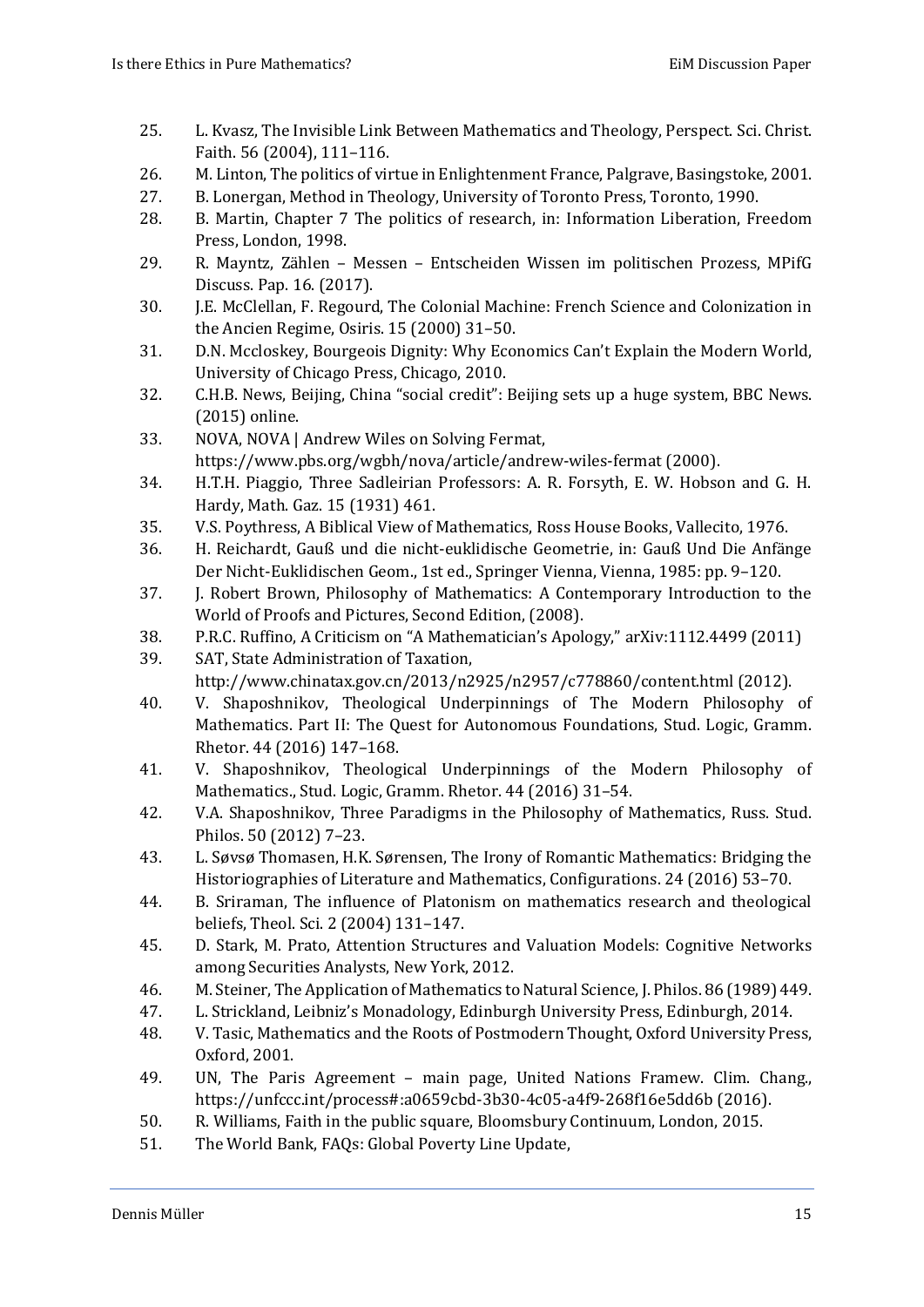www.worldbank.org/en/topic/poverty/brief/global-poverty-line-faq (2017).

- 52. Accademia nazionale dei lincei, www.lincei.it (2017).
- 53. Refugee crisis: Juncker calls for radical overhaul of EU immigration policies | World news | The Guardian, https://www.theguardian.com/world/2015/sep/09/refugeecrisis-eu-executive-plans-overhaul-of-european-asylum-policies (2015).
- 54. Alastair Campbell vs The Archbishop of Canterbury: Alastair Does God | GQ Politics | British GQ - YouTube, https://www.youtube.com/watch?v=9Ps7AMmiSpc (2017)